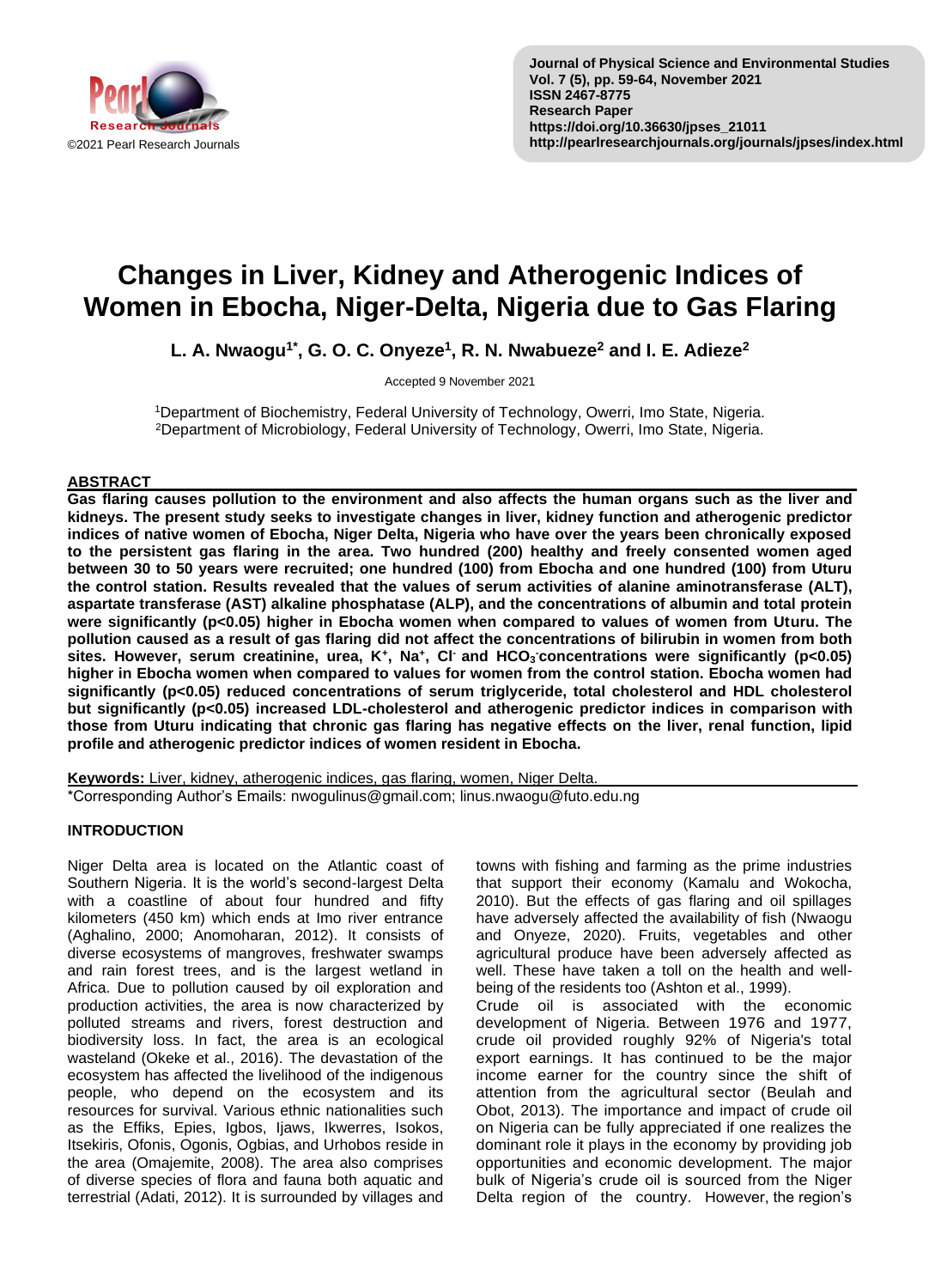potential for sustainable development remains unfulfilled and its future is being threatened by diverse environmental pollution problems (Beulah and Obot, 2013).

According to FEPA (2001), the petroleum industries release hydrocarbons and other harmful effluents into the environment (Smith et al., 1993; Seyyednejad et al., 2011). Through operations such as gas flaring, transportation of products and disposal of liquid refinery effluents, greases, phenols, sulphides, poly-aromatic hydrocarbons (PAHs), volatile organic compounds (VOCs) and heavy metals are released into the environment of which the soil is the major recipient. These pollutants easily render soil resources infertile for agricultural processes. This is disastrous as the bulk of the populace depends heavily on agriculture as a means of livelihood.

Gas flaring has potential harmful effects on the health and livelihood of the communities in the Niger Delta, as it releases a variety of poisonous chemicals including nitrogen dioxide, sulphur dioxide, carbon monoxide, methane, particulates, and volatile organic compounds like benzene, toluene, xylene and hydrogen sulphide, as well as carcinogens like dioxins (Okeke et al., 2016). Humans exposed to such substances can suffer from respiratory problems such as asthma, breathing difficulties, pain and chronic bronchitis. Occupational exposures to petroleum fumes have been reported to have toxic effects on various organs and systems including the immune and nervous systems (Smith et al., 1993). Also, organs such as the heart, liver, lungs, skin and kidneys are affected by these toxic substances resulting in various diseases and different forms of genotoxic, mutagenic, immunotoxic, carcinogenic and neurotoxic manifestations (Rabble and Wong, 1996; Krisyi and Subhash, 2014).

The volatile nature of petroleum and its constituents makes them readily available in the atmosphere any time they are dispensed, especially at oil refineries, petrol filling stations and depots. Petroleum products contain a mixture of volatile hydrocarbons and so inhalation is the most common form of exposure. At low doses, petroleum vapour is irritating to the eyes, respiratory tract and skin. Exposure to higher concentrations of the vapour affects the central nervous system which manifests in slurred speech and confusion (Okoro et al., 2006). Very high concentrations may result in unconsciousness and death due to respiratory failure (Smith et al., 1993), and may also have an impact on proper organ function such as the liver and kidneys, so further research is needed. Petroleum fumes contain aliphatic, aromatic and a variety of other branched saturated and unsaturated hydrocarbons which are a continual source of pollution. Benzene, toluene, xylene, naphthalene and ethylene are hydrocarbons present in gas flares (Strosher, 1996). Since petroleum contains some of these constituents, chronic or frequent exposure to their fumes may affect the oxidant/pro-oxidant balance in exposed individuals.

An on-site visit to Ebocha in Niger Delta revealed the deteriorating condition of the environment. The free disposal of gas through flaring generates tremendous heat that leads to direct and increased water loss by transpiration in nearby plants resulting in severe wilting and death. Gas flaring causes acid rain which not only tends to collect on plants and grasses growing on the banks of rivers but also interacts with sediments thereby harmfully affecting the aquatic organisms. The soil and water pollution occasioned by gas flaring pollutants result in damage to wildlife and vegetation (Oshwofasa et al., 2012). There is also the presence of soot on water surfaces which deprives the populace of portable water for drinking and household chores. Many communities claim that nearby gas flares cause acid rain that results in premature corrosion of their zincbased roofed houses and other local structures (Nkwocha and Pat-Mbonu, 2010). These have made some people resort to the use of asbestos-based materials, which are stronger in resisting acid rain deterioration. Unfortunately, this contributes to the decline of personal health, as exposure to asbestos dust increases the risk of lung cancer (Okeke et al., 2016).

Furthermore, discussions with elderly people on their experience in the area revealed that there is the emergence of endangered species of plants such as guava, plantain and banana; animals such as frog, millipede, earthworm, reptiles and grasshoppers due to the effect of the intense heat from the gas flare stations resulting in reduced crop yield (Seyyednejad et al., 2011). They complained that because they live and work alongside the flares with no protection coupled with continuous inhalation of the toxic gas flare pollutants, diverse health abnormalities such as asthma, respiratory difficulty, headache, drowsiness and high body temperature have oftentimes affected them (Audu and Arikawei, 2013). Available records from health institutions in Bayelsa State showed that over 50% of the farmers suffer from various respiratory diseases (Audu and Arikawei, 2013). These negative impacts of gas flaring on this populace have oftentimes caused social tensions among various native groups, companies and government institutions in the Niger Delta (Omajemite, 2008). Thus, the present study was undertaken to investigate changes in liver, kidney function and atherogenic predictor indices of native women of Ebocha, Niger Delta, Nigeria who have over the years been chronically exposed to the persistent gas flaring in the area.

### **MATERIALS AND METHODS**

### **Study area**

The study was conducted in two different locations in the Niger Delta area of Nigeria. Ebocha, an oil and gas producing community with active gas flaring operated since 1975 by an oil company, constitute the test site, and Uturu with no history of petroleum hydrocarbon (PHC) pollution served as control. Ebocha is located at latitude  $6^{\circ}$  40'  $0^{\circ}$  E and longitude  $5^{\circ}$  25' 0 N with neighboring towns as Omoku and Obido in Rivers State while Uturu is located at latitude  $7^{\circ}$  29' 0° E and longitude  $5^{\circ}$  510' 0° N with neighboring towns as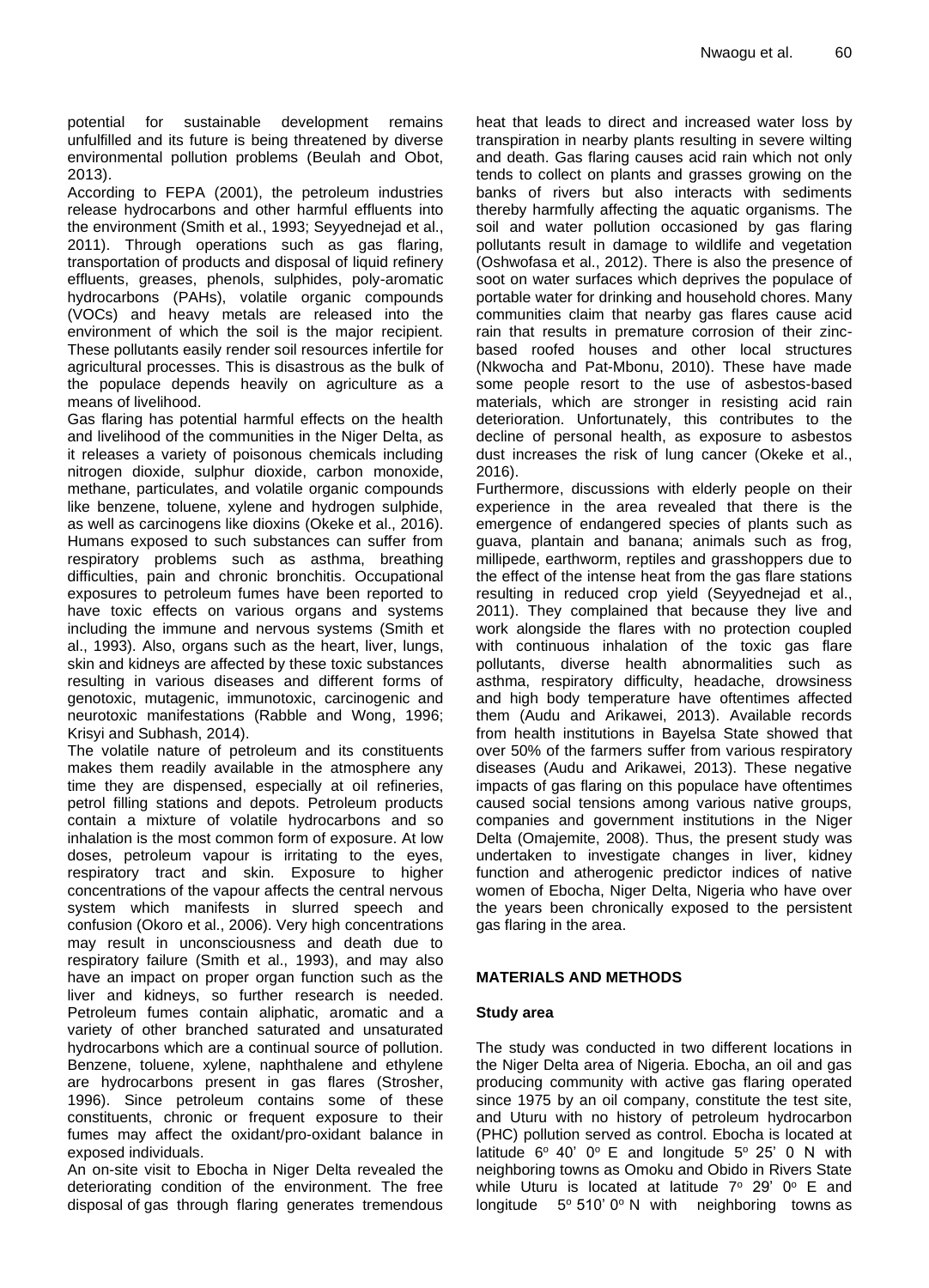

**Figure 1:** Map of Ebocha and Uturu in Niger Delta, Nigeria.

Amangwa, Amaidi and Acha in Imo State (Figure 1). The residents of both communities are mainly farmers, traders and civil servants and they share many common characteristics. The study was carried out during the dry season between January and March 2017.

### **Ethical Approval**

The research was approved by the Ethical Committee on Human Research of the Department of Biochemistry with Ethical Approval No. FUT/SOBS/BCH/COM.1/012/2017, Federal University of Technology, Owerri, Nigeria and the study conforms to the Helsinki Declaration on Medical Research.

### **Selection of subjects for the study**

Eligible subjects for the study were selected based on the administration of questionnaires and those who were within our inclusion criteria, which include those who were apparently healthy, without any known sickness such as HIV, tuberculosis, malaria, hepatitis B, diabetics and have consistently lived in the study areas for twenty years. The essence and procedures of the study were thoroughly explained to the participants and only those who consented to in writing and /or thumb printed in our questionnaire participated in the study**.**

One hundred (100) apparently healthy women aged 30 to 50 years old, who have lived in Ebocha continuously for at least twenty (20) years within the immediate environment (5 km) from the gas flaring site. The control subjects included another one hundred healthy age-matched women who have lived consistently in Uturu for at least 20 years. Subjects with any identified ailment, those who had traveled and stayed outside their residential study area for more than 48 hours, and those who did not freely give consent were excluded from the study.

## **Blood specimen collection**

Eight milliliters (8ml) of venous blood specimen were collected from each subject and was dispensed into a plain sample bottle and allowed to clot. Thereafter serum was collected from the clotted blood specimen for analyses of liver, kidney and lipid function parameters.

### **Liver function indices**

The serum activities of alanine aminotransferase (ALT: EC: 2. 6. 1. 1), aspartate aminotransferase (AST: EC: 2 .6. 1. 2) and alkaline phosphate (ALP: EC: 3. 1. 3. 1) were assayed. Serum concentrations of albumin, total protein, direct and total bilirubin were determined according to the methods of Balistreri and Shaw (1987).

### **Kidney function indices**

Urea and creatinine concentrations were determined using Urease-Berthelot and Alkaline Picrate-Slotcolorimetric methods respectively (Searcy et al., 1967; Seaton, 1984) with the aid of commercially available reagent kits (Randox Laboratories Ltd, UK). Similarly, sodium and potassium ions concentrations were determined with the aid of proprietary reagent kits using the methods of Maruna and Trinder (1958) and Terri and Sesin (1958). Chloride and bicarbonate ions concentrations were also determined using commercially sourced TECO reagent kit based on the colorimetric method of Skeggs and Hochestrasser (1964).

### **Lipid profile**

Serum triglyceride (TG), total cholesterol (TC) and highdensity lipoprotein cholesterol (HDL-c) concentrations were determined using the enzymatic colorimetric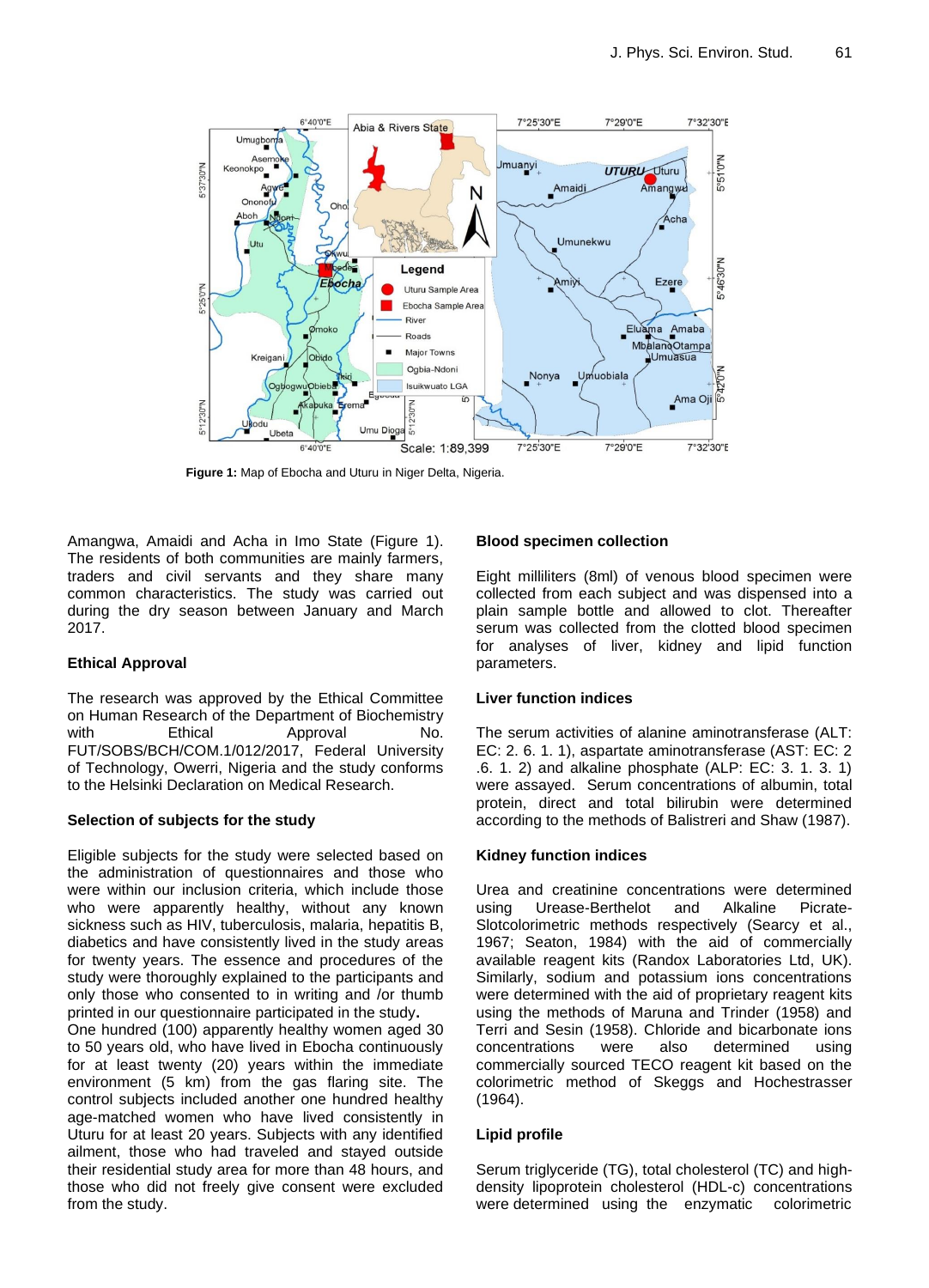| <b>Liver Function indices</b> | <b>Uturu</b>                  | <b>Ebocha</b>                | <b>Normal Range</b> |
|-------------------------------|-------------------------------|------------------------------|---------------------|
| ALT (U/I)                     | $8.30 \pm 2.01$ <sup>a</sup>  | $11.99 \pm 1.29^b$           | 5-40 U/I            |
| AST (U/I)                     | $9.57 \pm 1.12$ <sup>a</sup>  | $12.23 \pm 1.86^{\text{ b}}$ | 11-35 U/I           |
| ALP (U/I)                     | $26.75 \pm 1.14$ <sup>a</sup> | $32.80 \pm 3.93^{\text{ b}}$ | 30-130 U/I          |
| <b>Albumin</b>                | $4.29 \pm 0.23$ <sup>a</sup>  | $3.44 \pm 0.43^{\text{ b}}$  | $37 - 53$ g/l       |
| Total protein                 | $8.00 \pm 0.40$ <sup>a</sup>  | $6.46 \pm 0.92^{\text{b}}$   | 55-89 g/l           |
| Direct bilirubin              | $0.23 \pm 0.07$ <sup>a</sup>  | $0.27 \pm 0.05$ <sup>a</sup> | $3-18$ µmol/l       |
| <b>Total bilirubin</b>        | $0.89 \pm 0.13$ <sup>a</sup>  | $0.91 \pm 0.10^{\text{a}}$   | $3-15$ µmol/l       |

**Table 1:** Liver function indices of women from both sites.

Values are mean  $\pm$  standard deviations. Values with different superscripts per row are statistically significant (p<0.05).

**Table 2:** Kidney function indices of women from Uturu and Ebocha

| <b>Kidney function indices</b> | <b>Uturu</b>                   | <b>Ebocha</b>                  | <b>Normal Range</b>   |
|--------------------------------|--------------------------------|--------------------------------|-----------------------|
| Creatinine                     | $0.78 \pm 0.08$ <sup>a</sup>   | $0.94 \pm 0.08^{\text{b}}$     | 44.2-194.5 mmol/l     |
| Urea                           | $11.84 \pm 1.35$ <sup>a</sup>  | $43.48 \pm 5.59$ b             | $2.5 - 6.5$ mmol/l    |
| Sodium                         | 137.90 $\pm$ 4.84 $\mathrm{a}$ | $150.00 \pm 5.56^{\text{ b}}$  | 135-145<br>mm/l       |
| Potassium                      | $4.13 \pm 0.61$ <sup>a</sup>   | $5.23 \pm 0.45^{\,\mathrm{b}}$ | $3.5 - 5.0$<br>mmol/l |
| Chloride                       | $99.87 \pm 2.27$ <sup>a</sup>  | $102.70 \pm 3.24$ <sup>b</sup> | 97-108<br>mmo/l       |
| <b>Bicarbonate</b>             | $29.83 \pm 3.19^{\text{a}}$    | $26.88 \pm 2.51$ b             | 24-28<br>mmol/l       |
|                                |                                |                                |                       |

Values are mean ± standard deviations. Values with different superscripts per row are statistically significant (p<0.05).

method (Bucolo and David, 1973), phosphotungstate precipitation and enzymatic endpoint methods (Allian et al., 1974) with the aid of commercial reagent kits (Randox Laboratories Ltd, UK). Serum low-density lipoprotein cholesterol (LDL-c) concentration was calculated as previously described by Friedawald et al, (1972).

### **Atherogenic predictor indices**

Serum total non-HDL cholesterol (TnHDL-c) concentration was calculated as total cholesterol less high-density lipoprotein cholesterol concentrations (TC-HDL-c) (BrunzelL et al., 2008), while Castelli's Risk Index I (CRI-I) and Castelli's Risk Index II (CRI-II) were determined as TC/HDL-C and LDL-c/HDL-c respectively (Castelli et al., 1983; Igwe et al., 2010). Atherogenic index of plasma (AIP) and atherogenic coefficient (AC) levels were calculated as log (TG/HDLc) and [(TC-HDL-c) /HDL-c)] respectively (Brehm et al., 2004; Dobiasova, 2004).

# **Statistical analysis**

Data generated were analysed using One-way Analysis of Variance (ANOVA) with the aid of Statistical Package for Social Sciences (SPSS) version 20 running on Windows PC. Data for each parameter were expressed as mean  $\pm$  standard deviation, while significant differences between the test and control means were adjudged at 95% confidence level.

### **RESULTS**

The results in Table 1 shows that serum enzyme

activities of ALT, AST, ALP and that of the concentrations of albumin and total protein were significantly (p<0.05) higher in Ebocha women when compared to values for women from Uturu.

Table 2 shows that there were significantly  $(p<0.05)$ higher serum concentrations of creatinine, urea, sodium, potassium, and chloride ions but lower bicarbonate ions in women from Ebocha than those from Uturu.

Results of the lipid profile study showed that the serum concentrations of total cholesterol, triglyceride and LDLcholesterol of native women of Ebocha were significantly (p<0.05) higher than those of the women from Uturu (Table 3).

On the other hand, the serum HDL-cholesterol concentration (1.32  $\pm$  0.08 mmol/l) of the Ebocha women was significantly (p<0.05) reduced when compared with that of the Uturu women (6.52  $\pm$  0.06 mmol/l).

Table 3 also shows that there were significantly (p<0.05) higher levels of atherogenic predictor indices in the Ebocha native women in comparison with those of the women from Uturu, the control site.

### **DISCUSSION**

Gas flaring following oil exploration over a long period of time has contributed to the petroleum hydrocarbon pollution in Ebocha in the Niger Delta. Definitely, the ecosystem has received the impact of the pollution. Animals and plants growing in that environment have, over the years, taken in a large dose of harmful pollutants (Nwaogu and Onyeze, 2020). When an individual is exposed to a high concentration of xenobiotics especially gas flare, liver and kidney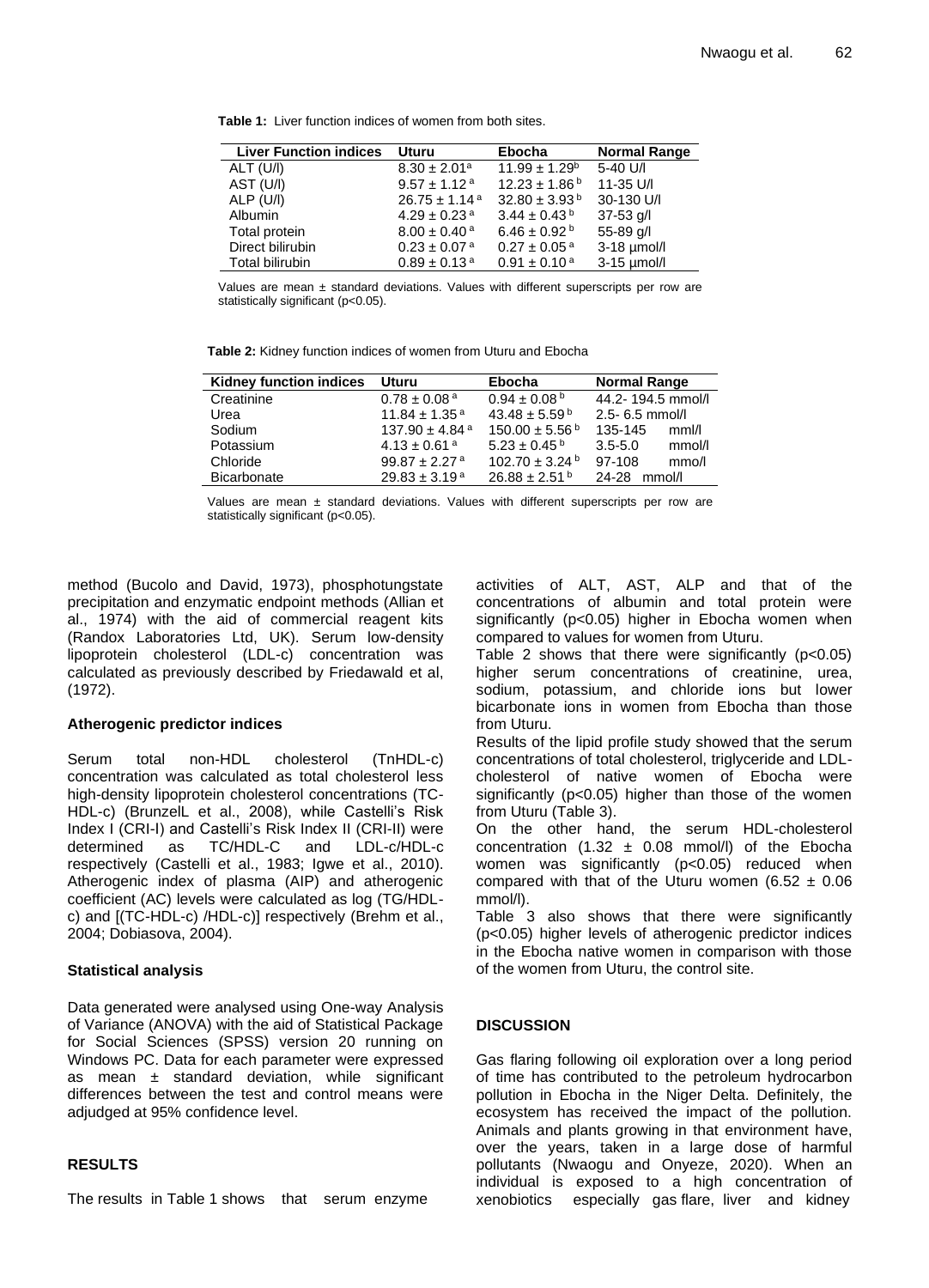parameters either increase or decrease. The outcome of the measurement determines the extent of the damage caused by the exposure.

The liver is the sole site for xenobiotic detoxification and the synthesis of albumin, which makes approximately 60% of serum protein concentration. Xenobiotic hepatotoxic action is usually expressed by cell respiration disorders that interfere with oxidation and reduction mechanisms; either through impairment in protein, carbohydrate and lipid metabolism or by disturbances in intra and extracellular transport. Consequently, whole-cell or its cytoplasmic organelles can be damaged (Mahmoud et al., 2011). Most frequently, the damage occurs as parenchymal vacuolar degeneration, necrosis of hepatocytes, or disorders in the activity of metabolic enzymes (De Valk et al., 1988) as noticed from this study. The elevation of the activities of these serum enzymes ALT, AST and ALP in the sera of women from Ebocha when compared to those from Uturu, indicate that their hepatocytes were affected due to chronic exposure to gas flaring in that area. These marker enzymes are employed to assess the integrity of the hepatic plasma membrane. The significant ( $p < 0.05$ ) increase in these liver enzyme activities may be attributed to enzyme induction as a consequence of gas flaring which caused these enzymes to leak into the bloodstream thereby increasing their activities.

There were also non-significant ( $p > 0.05$ ) differences in the concentrations of both direct and total bilirubin in women from both locations. This might in part be due to continual utilization of reducing potential NADPH from glucose–6–phosphate dehydrogenase activity by haemoxygenase (HMOX) as a reducing agent for bilirubin synthesis and for reduction of oxidized glutathione to glutathione and for mopping up of free radicals (Olufunsho et al., 2014: Niki et al., 1982).

The kidneys maintain a constant extracellular environment by their involvement in the excretion of catabolites such as creatinine and urea, as well as in the regulation of water and electrolyte balance. This study showed that serum creatinine and urea concentrations of the women from Ebocha were significantly (p<0.05) higher than those of women from Uturu. Gas flaring causes increase in ambient environmental temperature (Oseji, 2011). About 45.8 billion kilowatts of heat are discharged into the atmosphere in the Niger Delta area from 1.8 billion cubic feet of gas flared every day (Ukoli, 2005). Increase in ambient temperature can cause persistent and chronic dehydration among residents of gas flared sites. This chronic dehydration can cause reduced blood volume and increase in blood viscosity. Dehydration is further worsened by the poor water quality in Ebocha (Nwaogu and Onyeze, 2020) and Obigbo North (Ekanem, 2001). Persistent and chronic dehydration can lead to reduced glomerular filtration rate (GFR) and increase in serum creatinine and urea concentrations. Elevated concentrations of serum creatinine and urea can arise from reduced kidney perfusion (Rosner and Bolton, 2006). This is because when nephrons and their tubular cells are defective, creatinine, urea and other metabolic products are

retained within the bloodstream of living organisms leading to metabolic by-products toxicity (Nwaogu and Onyeze, 2014).

The serum concentrations of sodium (Na<sup>+</sup> ), potassium  $(K<sup>+</sup>)$ , chloride (Cl<sup>-</sup>) and bicarbonate (HCO<sub>3</sub><sup>-</sup>) ions of women from Ebocha were significantly (p<0.05) higher than those of women from Uturu. Abnormal concentrations of electrolytes in the plasma or serum which might be as a result of several factors are an indication of kidney impairment (Nwankwo et al., 2006). Impairment of kidney function may be elicited via exposure to different nephrotoxic substances (Prasad and Rossi, 1995). The observed change in serum bicarbonate concentration might indicate a primary disorder in the bicarbonate buffering system during metabolic acidosis in which bicarbonate ion  $(HCO<sub>3</sub>)$  is used in buffering hydrogen ions (H<sup>+</sup>) more rapidly than it can be generated by normal homeostatic mechanism (Philip, 2002). Consequently, the rise in chloride ion (Cl - ) concentration might be due to over release rather than reduced excretion with simultaneous production of equimolar amounts of hydrogen ion (H<sup>+</sup>), resulting in increase of bicarbonate ion  $(HCO<sub>3</sub>)$  because of its use in buffering hydrogen ion (H<sup>+</sup> ) that accompanies chloride ion (Cl- ) (Philip, 2002).

The study shows clearly that chronic exposure to gas flaring significantly (p<0.05) reduced the concentrations of serum triglyceride, total cholesterol and high-density lipoprotein cholesterol (HDL-c) but significantly (p<0.05) increased serum low-density lipoprotein cholesterol (LDL-c) concentration and all the atherogenic predictor indices of women from Ebocha when compared to those from Uturu. This could be as a result of hepatotoxicity which has been associated with chronic exposure to gas flaring and environmental pollution. These results corroborate the report of Egwurugwu et al. (2013) who reported a significant increase in the following lipid profiles namely TC, TG, LDL, TC/HDL, LDL/HDL from the blood samples of individuals (both men and women) from the Niger Delta region, Nigeria when compared to the control.

Atherogenic indices are strong indicators of the risk of cardiovascular disease (CVD). The higher their values, the higher the risk of developing CVDs and vice versa (Brehm et al., 2004; Rakib et al., 2014). There were observed significant (p<0.05) increases in the Castelli's Risk Index I and II, atherogenic coefficient and atherogenic index of plasma of women from Ebocha when compared to women from Uturu. However, a significant (p<0.05) increase in total non-HDL cholesterol was observed in women from Ebocha when compared to women from Uturu. The significant increases in the atherogenic predictor indices observed from this study show that women from Ebocha are more predisposed to CVDs due to chronic exposure to gas flaring.

# **CONCLUSION**

The study revealed that chronic exposure to gas flaring in Ebocha, in the Niger Delta area of Nigeria affected negatively the liver, kidneys, lipid profile and